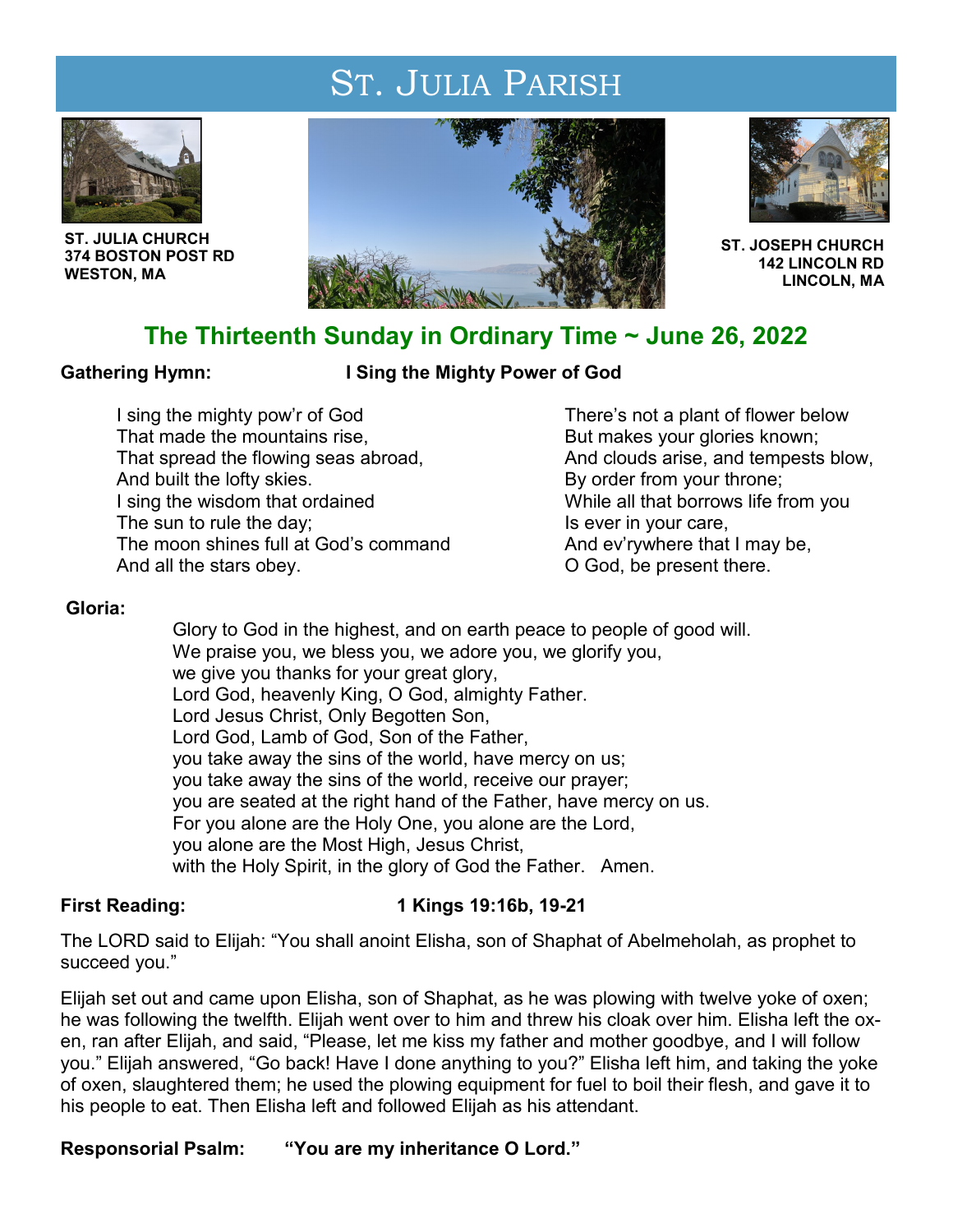### **Second Reading: Galatians 5:1, 13-18**

Brothers and sisters: For freedom Christ set us free; so stand firm and do not submit again to the yoke of slavery.

For you were called for freedom, brothers and sisters. But do not use this freedom as an opportunity for the flesh; rather, serve one another through love. For the whole law is fulfilled in one statement, namely, *You shall love your neighbor as yourself.* But if you go on biting and devouring one another, beware that you are not consumed by one another.

I say, then: live by the Spirit and you will certainly not gratify the desire of the flesh. For the flesh has desires against the Spirit, and the Spirit against the flesh; these are opposed to each other, so that you may not do what you want. But if you are guided by the Spirit, you are not under the law.

#### **Gospel: Luke 9:51-62**

When the days for Jesus' being taken up were fulfilled, he resolutely determined to journey to Jerusalem, and he sent messengers ahead of him. On the way they entered a Samaritan village to prepare for his reception there, but they would not welcome him because the destination of his journey was Jerusalem. When the disciples James and John saw this they asked, "Lord, do you want us to call down fire from heaven to consume them?" Jesus turned and rebuked them, and they journeyed to another village.

As they were proceeding on their journey someone said to him, "I will follow you wherever you go." Jesus answered him, "Foxes have dens and birds of the sky have nests, but the Son of Man has nowhere to rest his head."

And to another he said, "Follow me." But he replied, "Lord, let me go first and bury my father." But he answered him, "Let the dead bury their dead. But you, go and proclaim the kingdom of God." And another said, "I will follow you, Lord, but first let me say farewell to my family at home." To him Jesus said, "No one who sets a hand to the plow and looks to what was left behind is fit for the kingdom of God."

#### **The Nicene Creed:**

the Only Begotten Son of God, the judge the living and the dead born of the Father before all ages. and his kingdom will have no end. God from God, Light from Light, through him all things were made. glorified

Virgin Mary, and became man. All and the life of the world to come. Amen

I believe in one God, the Father almighty, For our sake he was crucified under Pontius Pilate, maker of heaven and earth, of all things he suffered death and was buried, and rose again he suffered death and was buried, and rose again visible and invisible.  $\blacksquare$  on the third day in accordance with the Scriptures. He ascended into heaven and is seated at the right I believe in one Lord Jesus Christ, hand of the Father. He will come again in glory

true God from true God, The I believe in the Holy Spirit, the Lord, the giver of life, begotten, not made, who proceeds from the Father and the Son, consubstantial with the Father; who with the Father and the Son is adored and

who has spoken through the prophets.

For us men and for our salvation he came I believe in one, holy, catholic and apostolic Church. down from heaven, The same I confess one Baptism for the forgiveness of sins and by the Holy Spirit was incarnate of the and I look forward to the resurrection of the dead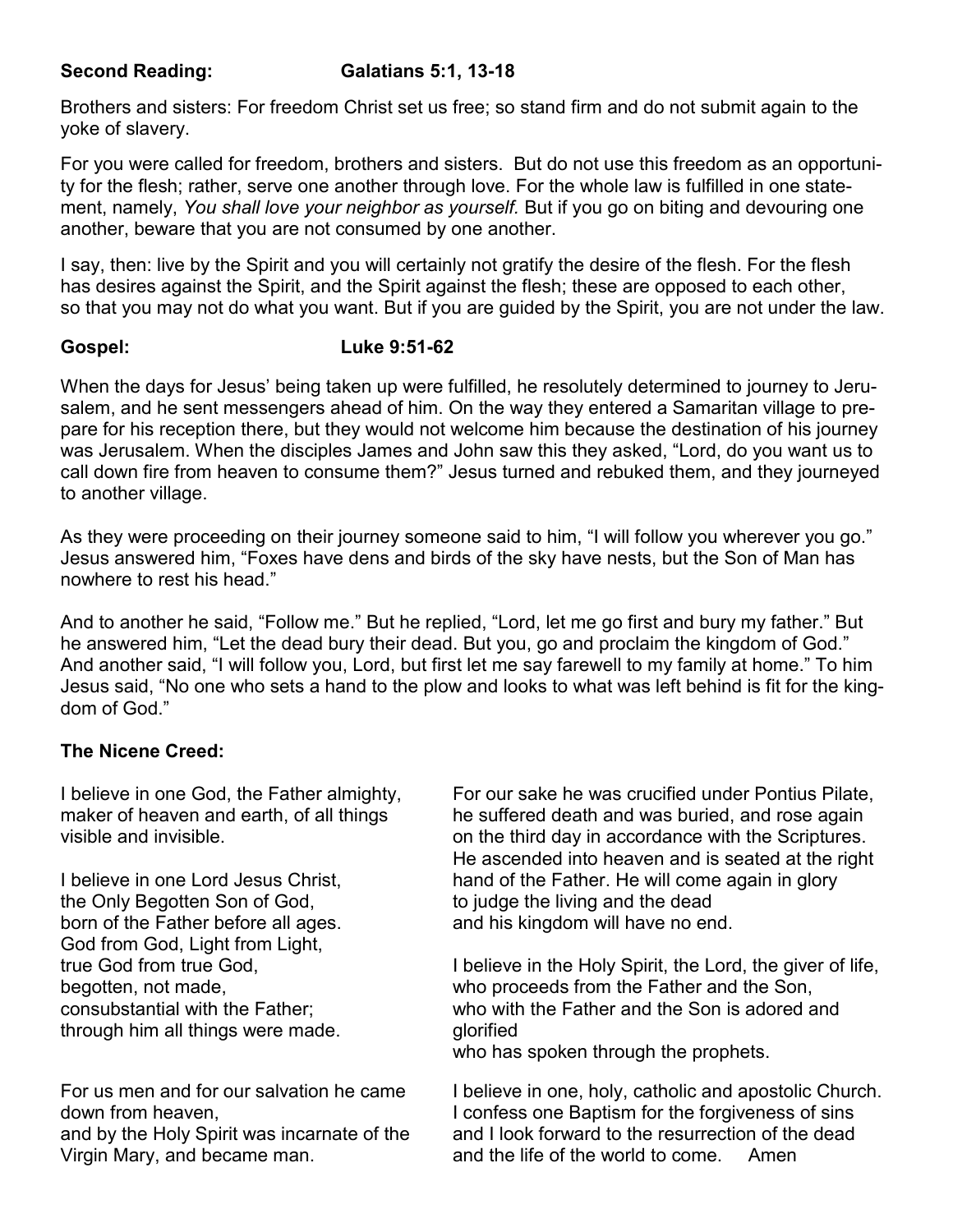Take up your cross, the Savior said, If you would my disciple be; Take up your cross with willing heart, And humbly follow after me.

Take up your cross, then, in his strength, And calmly ev'ry danger brave: It guides you to a better home And leads to vict'ry o'er the grave.

Take up your cross, and follow Christ, Nor think till death to lay it down; For only those who bear the cross May hope to wear the glorious crown.

#### **Communion Hymn: We Have Been Told**

*Refrain:* 

We have been told, we've seen his face, and heard his voice alive in our hearts; "Live in my love with all your heart, as the Father has loved me, so I have love you."

I am the vine, you are the branches, and all who live in me will bear great fruit. *Refrain*

You are my friends, if you keep my commands, no longer slaves, I call you friends. *Refrain*

No greater love is there than this: to lay down one's life, for a friend. *Refrain*

#### **Closing Hymn: Go Make of All Disciples**

"Go make of all disciples:" We hear the call, O Lord, That come from you, our Father, in your eternal Word. Inspire our ways of learning through earnest, fervent prayer, And let our daily living reveal you ev'rywhere.

"Go make of all disciples:" Baptizing in the name Of Father, Son and Spirit, from age to age the same. We call each new disciple to follow you, O Lord, Redeeming soul and body by water and the Word.

"Go make of all disciples:" We welcome your command; "Lo, I am with you always:" We take your guiding hand. The task looms large before us, we follow without fear. In heav'n and earth your power shall bring God's kingdom here.

> *Thank you for worshipping with us today. Please review our Bulletin on the ensuing pages. Go to our website, www.stjulia.org, for more information. Have a blessed week!*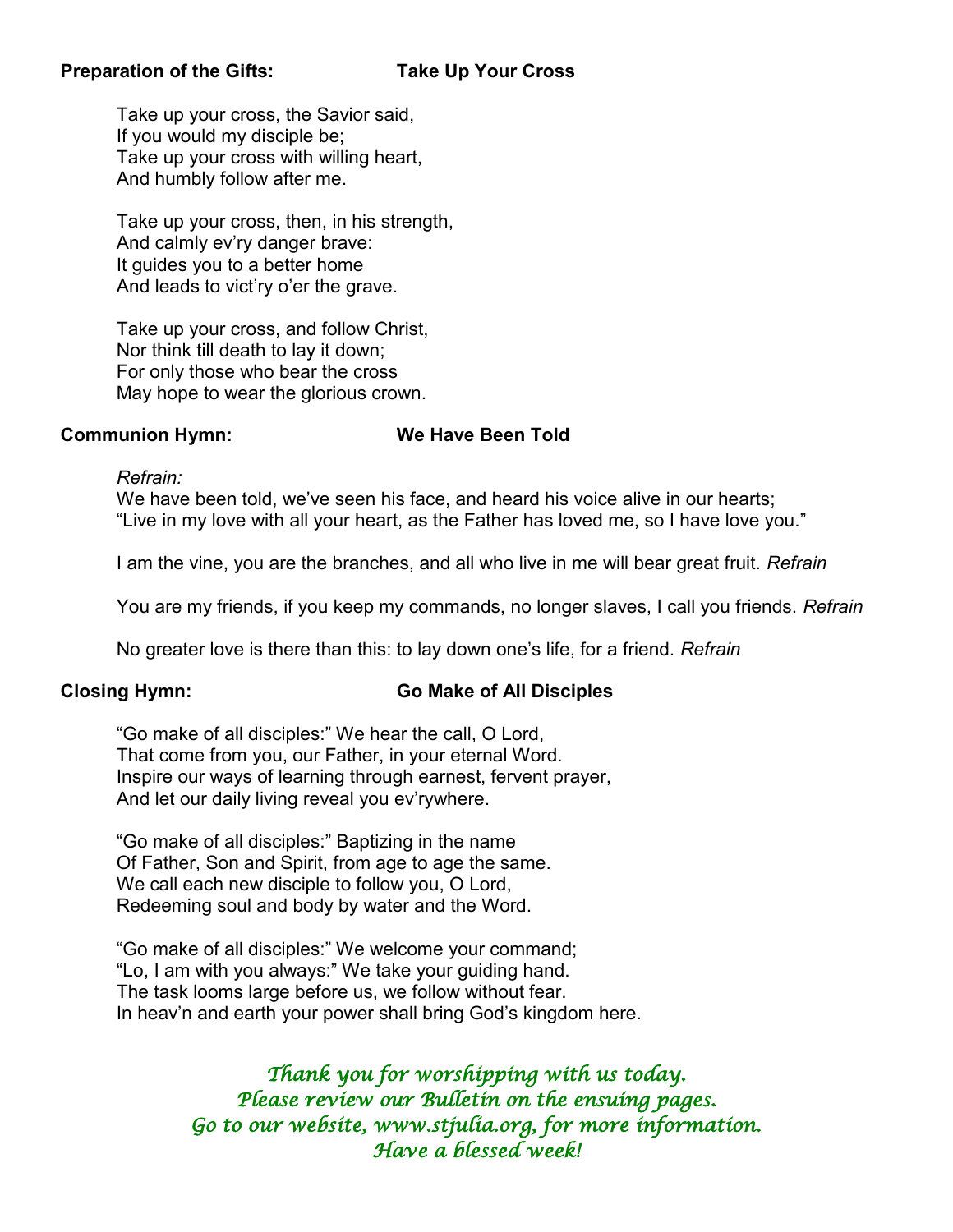# **Saint Julia Parish Staff**

### **Rev. Mark A. Mahoney, Pastor Weekend Assistants: Msgr. William Fay, Rev. Bob Branreuther, SJ**

- **Faith Formation 7-12** Mr. Colm McGarry cmcgarry@stjulia.org<br> **Faith Formation Secretary** Ms. Ann Beré abere@stiulia.org **Deacon Deacon Deacon Deaconrafe@gmail.com Deaconrafe@gmail.com**
- **Cantors** Mara Bonde and Martin Kelly
- **Parish Office/Center** 374 Boston Post Road parish@stjulia.org 781-899-2611 **Pastoral Minister** Mr. Colm McGarry cmcgarry@stjulia.org 781-899-2611 **Pastoral Assistant** Mr. Kenny Bouzan kbouzan@stjulia.org 781-899-2611 **Faith Formation 1-6** Ms. Cindy Harrington charrington@stjulia.org 781-899-8434 **Faith Formation Secretary** Ms. Ann Beré **abere@stiulia.org** 781-899-4734 **Music Director Mr. Brian Moll** bcmoll@yahoo.com 617-548-5841

**For more information, please go to our website: www.stJulia.org On Facebook:** " Saint Julia Parish—Weston & Lincoln" and **Instagram** "St Julia Parish"

### **OUR MAILING ADDRESS:**

St. Julia Parish 374 Boston Post Road Weston, MA 02493

#### **MASS TIMES**

- Saturday Vigil: 4:00pm—St. Julia Church Sunday: 8:00am—St. Joseph Church 9:30am—St. Julia Church 11:30am—St. Julia Church 5:00pm—St. Joseph Church
- Daily Mass: Monday-Thursday 8:00am—St. Julia Church

**Wednesday** 5:30pm–St. Joseph Church

All Masses taking place in St. Julia Church are live streamed—www.stjulia.org

### **COVID-19 PROTOCOLS UPDATE!**

We are now mask optional in all aspects of Church life. We will continue to offer social distancing seating in St. Julia Church.

**OFFICE HOURS** 9:00 AM to 4:00 PM, Monday through Friday.

#### **RECONCILIATION**

Parish Center Conference Room, Saturday: 3:00-3:45 PM

#### **ANOINTING OF THE SICK**

By request after the 4:00 PM Saturday Mass; or contact Parish Office.

#### **EUCHARIST AND VISITS TO THE SICK**

Contact Parish Office to notify of anyone ill, homebound or hospitalized.

#### **ROSARY ON ZOOM**

After each daily Mass; ask for link at kbouzan@stjulia.org.

#### **BAPTISM**

Please contact the Parish Office in advance to make arrangements.

**BULLETIN NOTICES** should be proposed, by e-mail if possible, to the Parish Office by Monday morning: parish@stjulia.org

### **THE MISSION OF SAINT JULIA PARISH**

We, the parishioners of Saint Julia Parish, seek to live our belief in Christ as we worship and serve Him according to His example and teachings. With appreciation of the diverse gifts of our individual members, we strive to gain the participation of each parishioner and work to ensure that everyone feels welcome in our community of faithful. We do this while mindful of God's love for us and the power of His Spirit that makes us holy, heals our brokenness and sustains us in all the good we do. We are committed in the spirit of Christian stewardship

to share generously our time, talent, and treasure.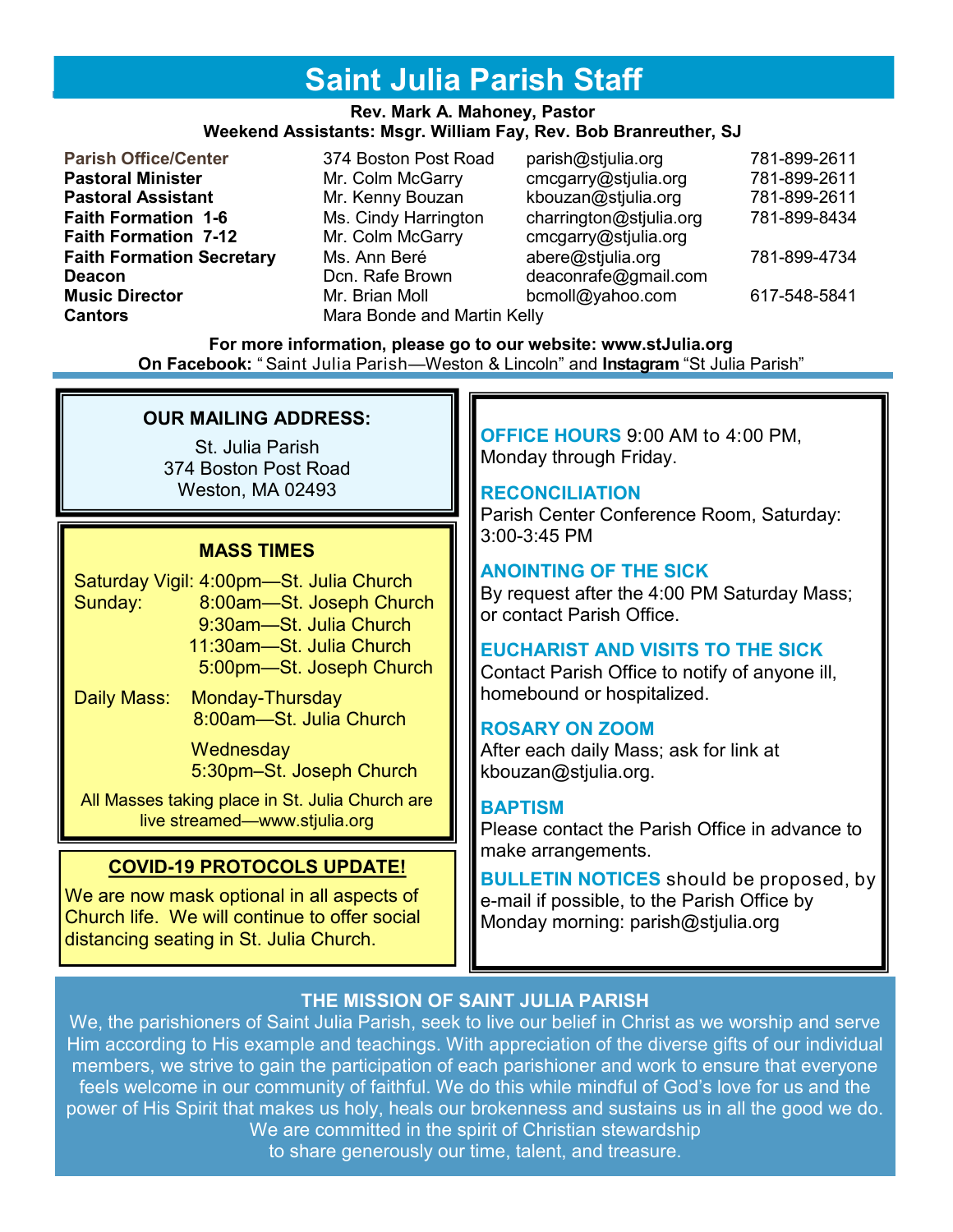## **~ Parish Life ~**

#### **Readings for the Fourteenth Sunday in Ordinary Time**

**First Reading: Isaiah 66:10-14c**

**Psalm: 66:1-3, 4-5, 6-7, 16, 20** 

**Second Reading: Galatians 6:14-18**

**Gospel: Luke 10:1-12, 17-20**



Eucharistic Adoration on Fridays in St. Julia Church from 12 noon—1pm through June 24th. Adoration will resume in September. St. Julia Church remains open from 9:00 am—4:00 pm.

#### **Mass Intentions for this week:**

| <b>Sat., 6/25</b>  | 4PM Dr. John Wells & Ann<br><b>Wells Athanas</b>               |
|--------------------|----------------------------------------------------------------|
| <b>Sun., 6/26</b>  | <b>8AM James &amp; Kathern</b><br><b>Thrapp &amp; Family</b>   |
| <b>Tues., 6/28</b> | 8AM Charlie Beré (Living)                                      |
| <b>Wed., 6/29</b>  | <b>8AM Bob Duffy Sr.</b>                                       |
| <b>Sun., 7/3</b>   | <b>8AM Frank &amp; Eileen Thibeault</b>                        |
|                    | Sun., 7/3 11:30AM Theresa & Daniel Donahue<br>& Donahue Family |
| <b>Sun., 7/3</b>   | <b>5PM</b> Ruth & Walter Henne<br>berry & Family               |

**Supporting Our Parish's Mission** Weekend of 6/18 and 6/19 = \$8,566.00

## **Blooming for Good! Stop and Shop, Wayland**



Our Saint Vincent de Paul Food Pantry has been chosen by Stop and Shop in Wayland for their *Blooming for Good* program. For every bouquet purchased in the month of June, \$1.00 will go towards SVdP. Please consider purchasing your bouquets at Stop and Shop in Wayland this month!



**You are invited to join us in a Farewell Party for Colm McGarry on Sunday, June 26, following the 11:30 am Mass. We will gather in the Parish Center Hall for some light refreshments.** 

### **Nuestro Pequenos Hermanos**

Many of you may recall when some of the NPH youth of Mexico visited our parish, performing traditional dance and sharing their stories. Due to the Pandemic, NPH has not yet been able to make their usual parish visits and fundraising activities. Many of our parishioners have sponsored a child, and NPH is very grateful for that support. If you are interested in assisting them in any kind of donation, please go to: nphusa.org/donate Please keep them  $\frac{1}{\text{Raisi}}$ in prayer, as they work through these difficult times.